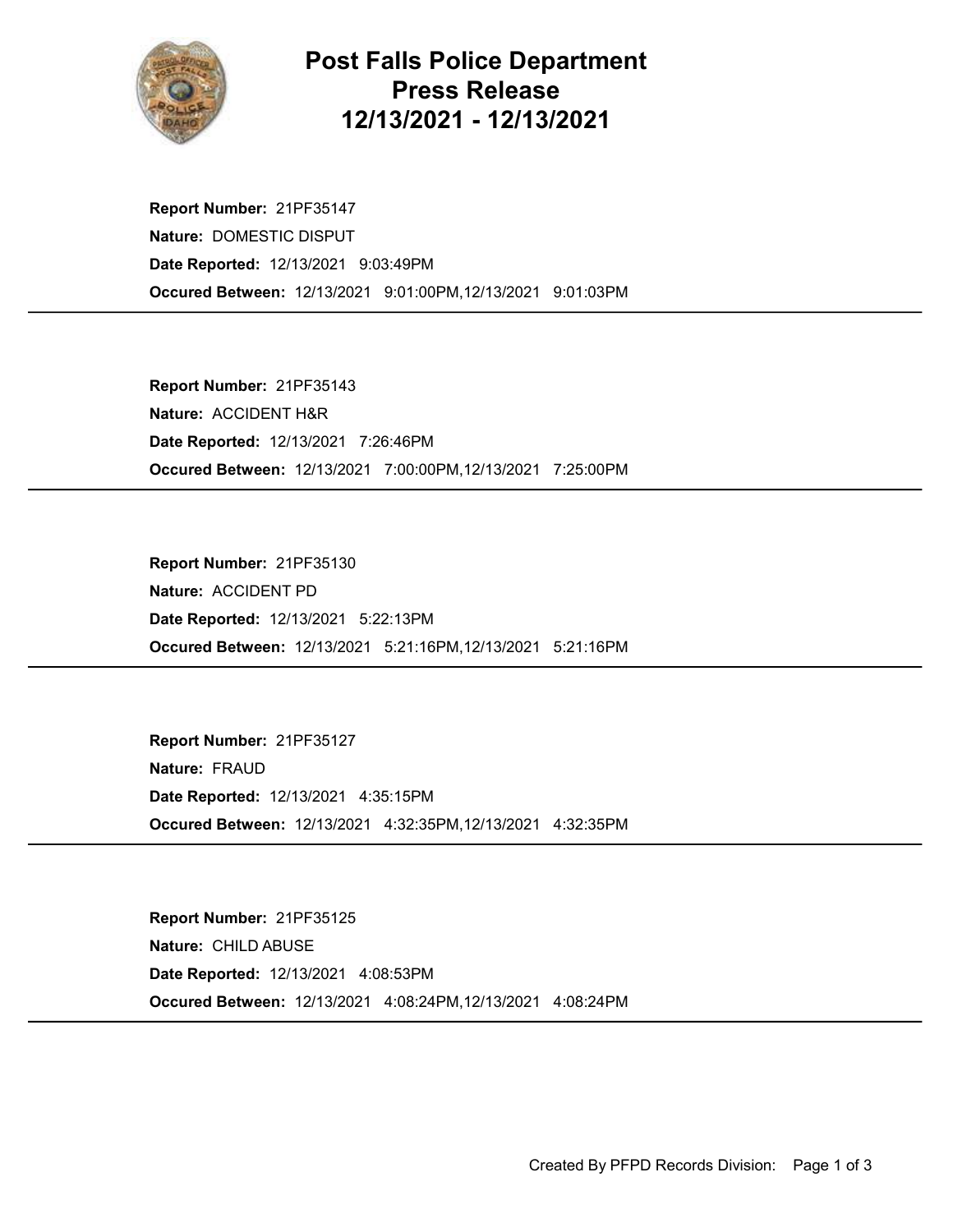Occured Between: 12/12/2021 1:40:00AM,12/12/2021 1:47:15AM Report Number: 21PF35034 Nature: SEX OFFENSE Date Reported: 12/13/2021 3:00:00PM

Occured Between: 12/13/2021 2:43:00PM,12/13/2021 2:43:00PM Report Number: 21PF35120 Nature: ANIMAL CONTAIN Date Reported: 12/13/2021 2:54:55PM

Occured Between: 12/13/2021 2:49:51PM,12/13/2021 2:49:51PM Report Number: 21PF35118 Nature: CHILD ABUSE Date Reported: 12/13/2021 2:50:21PM

Occured Between: 12/13/2021 12:54:44PM,12/13/2021 12:54:44PM Report Number: 21PF35102 Nature: BATTERY Date Reported: 12/13/2021 12:55:38PM

Occured Between: 8/1/2021 12:00:00AM,8/31/2021 11:32:03AM Report Number: 21PF35089 Nature: BURGLARY AUTO Date Reported: 12/13/2021 11:34:37AM

Occured Between: 12/13/2021 10:40:21AM,12/13/2021 11:26:29AM Report Number: 21PF35087 Nature: PSYCHOLOGICAL Date Reported: 12/13/2021 10:55:23AM